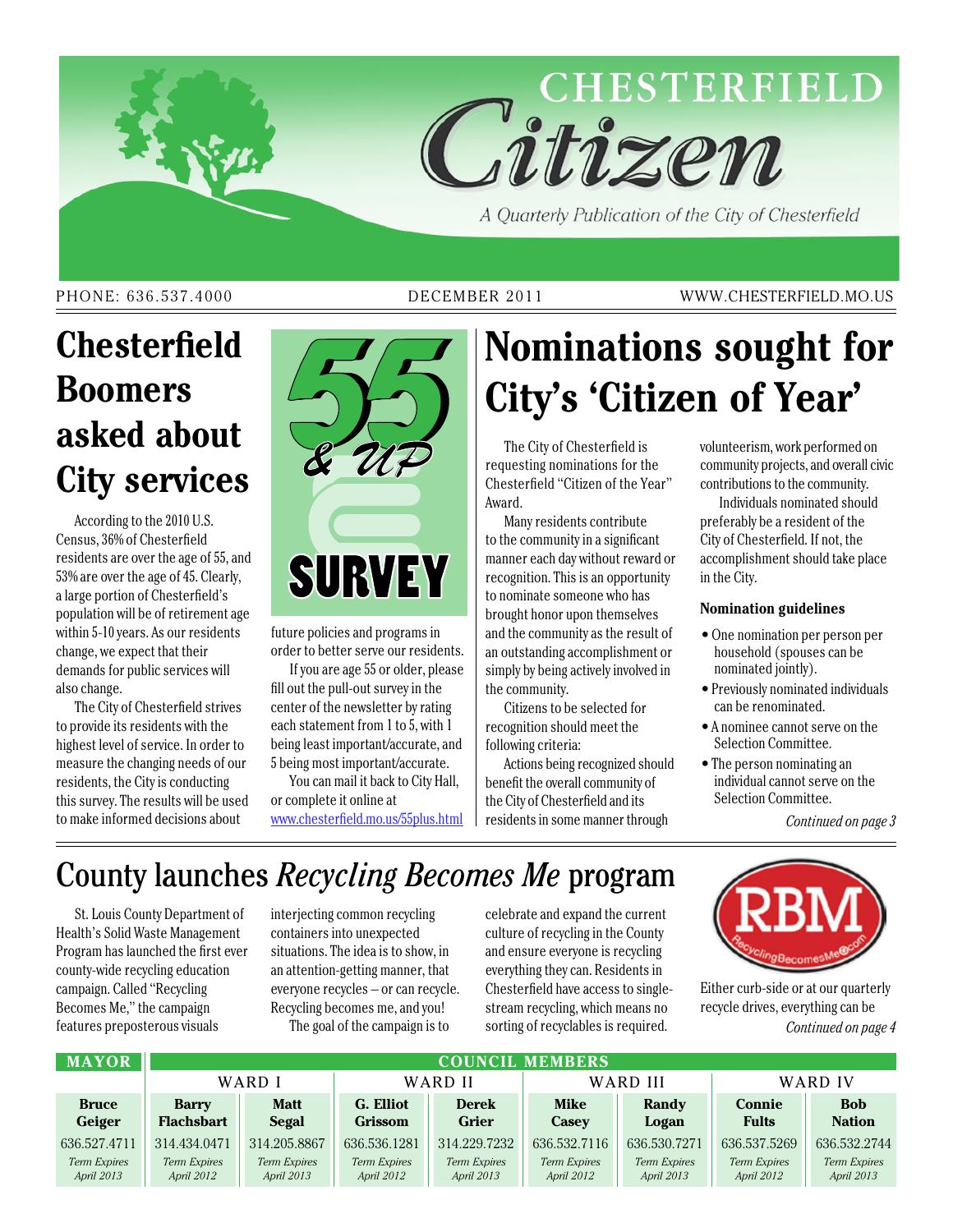

# Our City's outlook remains rosy for multiple reasons

"Chesterfield's best days lie ahead." That was the headline of my first Mayor's Message in the June 2011 Chesterfield Citizen. Six months later, as we bring the year to a close, those words are truer than ever.

Heading into 2011, we were cautiously optimistic about the economy. So far we are still very optimistic! Year-to-date sales tax receipts, which account for about 50% of all revenues, continue to exceed prior year levels, reversing a trend of the last two years. In the Valley, the two vacant big box stores have been filled with Big Lots and the scheduled spring 2012 opening of Ross Dress for Less. Aldi and Gordmans recently opened for business, and several new restaurants are planned, including Tahoe Joe's and Bandana's BBQ. Two national developers have announced their intention to open high-end premium outlet malls in the Valley. Realizing that the market can only support one, we will wait to see which prevails.

At the Chesterfield Mall, American Girl announced plans for its eighth store nationally – and its only store in Missouri – opening next spring. This is an exciting addition not only for the Mall but for the City as well, as it will attract people from within a 150-mile radius to Chesterfield to shop, eat and enjoy the amenities our city offers. Another welcome addition is EdgeWild Restaurant and Winery that will give new life to the Bahama Breeze site.

Mercy Medical, a large health care provider, announced plans for a \$90 million stateof-the-art virtual care center to be built in Chesterfield. This facility will employ up to 400 highly trained and highly paid technicians. Mercy plans to eventually construct an orthopedic hospital and centralize their headquarters in Chesterfield. More good news arrived when St. Louis County Library announced plans to construct an \$18 million Center for Family History, a unique facility in our region and one of only three in the country.

Our Parks Department has had an outstanding year. The completion of the Chesterfield Amphitheater, the beautiful Central Park



*Mayor Bruce Geiger held a roundtable meeting with several Chesterfield business people recently. They included reps from Academy of St. Louis, Chesterfield Sports Fusion, Hardee's Ice Complex, Katalyst Surgical, The Sound Room, Technology Partners, and Verified Service Reports. It was a great exchange of information and the business outlook is a positive one for this group!*

amenities, the Riparian Trail, the Levee Trail from the athletic fields to Centaur Road, four new ball fields, plus the ring road and additional parking facilities at the Chesterfield Valley Athletic Complex would, by themselves, have made 2011 an outstanding year. However, Parks also completed the initial phase of the Eberwein Park, including the walking path and the incredibly successful dog park with over 1,000 Chesterfield dogs registered. While doing all this, the Parks Department also achieved accreditation from the Commission for Accreditation of Parks & Recreation Agencies (CAPRA). Ours is one of only three accredited parks systems in the state and one of only 90 nationwide! Come out and enjoy all we have to offer.

Earlier this year the Missouri Arts Council awarded Chesterfield the 2011 Creative Community Award for incorporating art and culture in our lives. We are fortunate to have two outstanding non-profits, Chesterfield Arts and Stages St. Louis, in our community. Both organizations have effective and creative programs for children and adults of all ages and effectively champion Chesterfield throughout the region. Additionally, the St. Louis Civic Orchestra brings a wonderful musical dimension to Chesterfield.

As we close 2011, one additional item is taking shape that will undoubtedly be front and center in 2012; that is the St. Louis County 1% sales tax distribution system. Thirty four years after voter

approval and eighteen years after the state legislature last modified the voter plan, we have joined an effort along with many other cities to modify the system. Our plan would keep more sales tax revenues at the municipal level closest to the residents, reward – not penalize – cities that have the ability to create sustainable economic growth and more clearly define the role of St. Louis County government.

With a highly educated population, excellent public schools, a city government that is fiscally strong and committed to delivering outstanding services, a vibrant park system, and broad cultural opportunities, Chesterfield's demographics continue to be attractive to businesses and individuals alike looking for opportunities to invest and live.

I want to thank all of you for your support, including so many who give so much to make our city special. Please know your elected officials and city staff are committed to making Chesterfield the premier city in the region. Combined with your efforts, we will continue to be able to say "Chesterfield's best days lie ahead."

Please accept my best wishes for a joyful season and a healthy and prosperous New Year.

Harne Heiger

**Bruce Geiger, Mayor**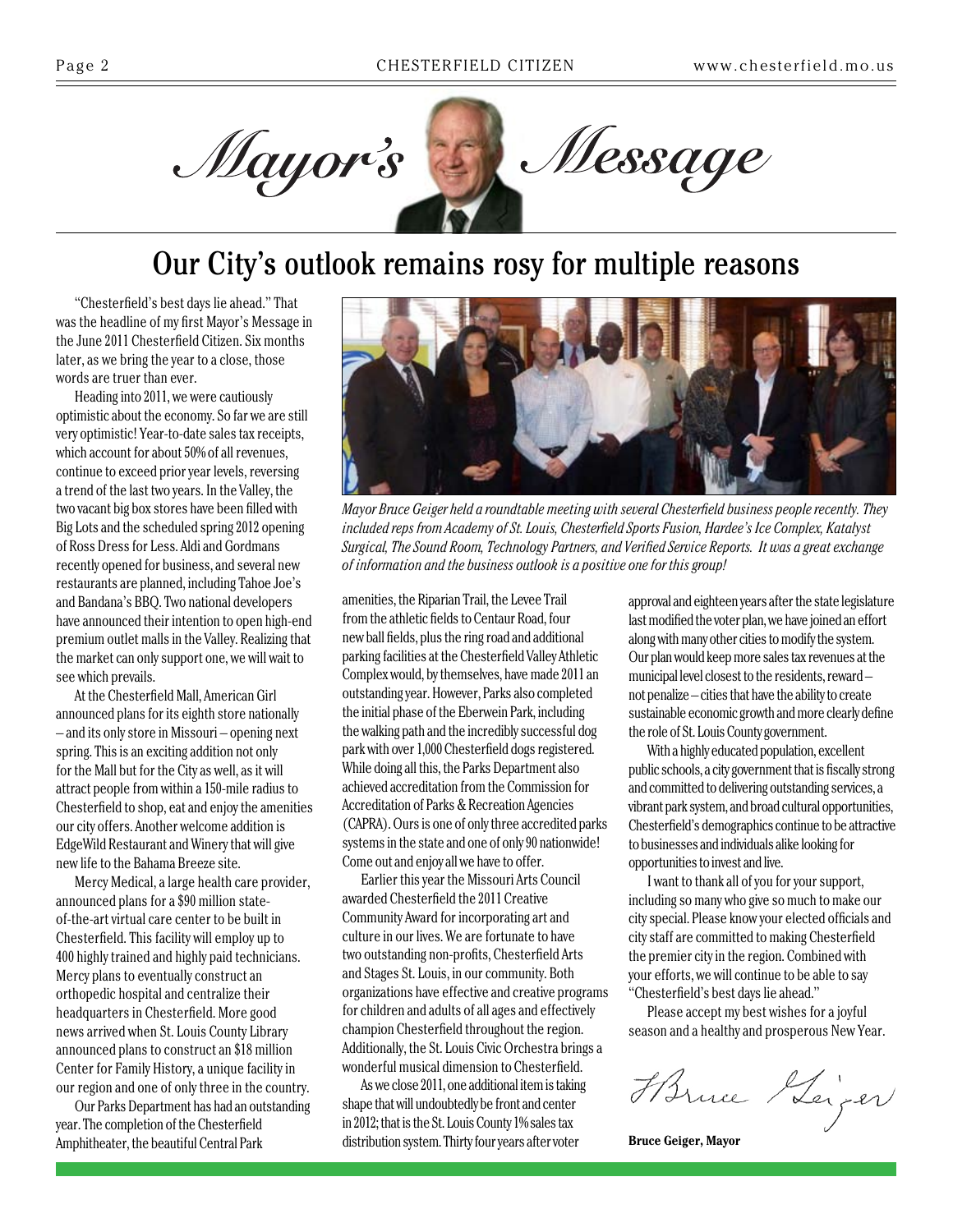### FROM CITY HALL

# **Filing for City Council will begin on Dec. 13**

On Tuesday, Dec, 13, at 8 a.m., candidate filing for the Office of Councilmember in each of the City's four wards will begin in the City Clerk's office, 690 Chesterfield Parkway West. After Dec. 13, hours for filing during the candidate filing period will be 8:30 a.m. to 5 p.m., Monday through Friday. Candidate filing will close Tuesday, Jan. 17, 2012, at 5 p.m. The election will be held April 3.

#### **Qualifications**

To run for a seat on the City Council, candidates must be at least 21 years of age prior to taking office, a citizen of the United States, an inhabitant of the City for one year prior to the election and a resident of the ward for which they are running for six months prior to the election.

For additional information, call the City Clerk at 636.537.6716.

#### **Term Expirations**

**April 2012 Councilmembers** Barry Flachsbart – Ward I G. Elliot Grissom – Ward II Mike Casey – Ward III Connie Fults – Ward IV

#### **April 2013**

**Mayor** Bruce Geiger **Councilmembers** Matt Segal – Ward I Derek Grier – Ward II Randy Logan – Ward III Bob Nation – Ward IV

#### **Voter registration information**

Unregistered citizens may register at City Hall or most St. Louis County public libraries.

The Missouri Voter Registration Application is also available online at: www.stlouisco.com/elections

The deadline for

registering to vote in the April municipal election is March 7.

### **Chesterfield calendars are on sale now**

The Chesterfield Historical Commission 2012 calendars are now available and at a lower price than in past years!

The calendars feature 12 or more black and white photographs, maps, plats or illustrations of Chesterfield buildings and sites, as well as people who helped establish the area we

now know as Chesterfield.

The 2012 calendars sell for \$2. 2001-2011 calendars are available for \$1 each. A gift pack of 10 oldest calendars (1991-2000) is \$5.

All calendars are available at the front desk of City Hall. For more information, call City Hall at 636.537.4000.

#### **Sign up to get City notifications via e-mail**

Receive up-to-date information in areas such as City news, community events, environmental information, and parks updates in your e-mail inbox!

Just sign up by going to the

City web site at [www.chesterfield.](http://www.chesterfield.mo.us) [mo.us](http://www.chesterfield.mo.us) and click on the Web Mail/E Notifications link at the left of the home page. You can also

follow us on Facebook – City of

Chesterfield, MO.

# **City program can help finance subdivision projects**

Does your aging subdivision need improvements that would benefit those in the entire subdivision? Items such as detention pond issues, retaining walls, private street replacement or repairs or curb and guttering?

The City has a program that may help finance these projects that are often beyond the scope of annual assessments. State-legislated mechanisms allow municipalities to finance public improvement projects in their communities. These are known as either a Neighborhood Improvement District (NID) or a Community Improvement District (CID).

Chesterfield Hill subdivision is our first, and currently only, project under the Neighborhood Improvement District program. It is using a loan from the City to finance the cleaning of

two non-functioning detention ponds, which had become a property code violation due to the odor. Seventy percent of voting homeowners in the subdivision agreed to share in those costs to be repaid as an annual assessment on their property tax bill over a period of 20 years.

Several other subdivision trustees are currently exploring this financing mechanism with homeowners to see if it would be a good fit for repairs that are needed in their common area property.

To see if your subdivision project would be a good candidate for this program, contact Libbey Tucker, Assistant City Administrator for Community Services & Economic Development, at 636.537.6721 or: ltucker@chesterfield.mo.us.

### **Past Citizen of Year recipients**

| 1989  Mark Beldner                                                                            |
|-----------------------------------------------------------------------------------------------|
| 1990  Greg Franzen                                                                            |
| 1991  None awarded                                                                            |
| 1992  None awarded                                                                            |
| 1993  Reverend Carlton<br>Norton<br>Marilyn Norton<br>Laura L. Frame<br><b>Jason Goldkamp</b> |
| <b>Pastor Jeff Perry</b><br>& members of the<br><b>St. Louis Family</b><br>Church             |
| 1994  Faith Martens<br><b>Benton Taylor</b>                                                   |
| 1995  Robert H. Grant<br><b>Judy LeDoux</b>                                                   |
| 1996 Darcy Capstick                                                                           |
| 1997  Minna Waldmann                                                                          |

# Nominations

#### *(Continued from page 1)*

• City Employees will not be considered for the award.

| 1998  Louis Sachs                               |
|-------------------------------------------------|
| 1999  Larry Grosser                             |
| 2000  Lauren Strutman<br>Dick Busch             |
| 2001 Jade Gardner Bute<br><b>Betty Hathaway</b> |
| 2002  Bill and Terry<br>Wunderlich              |
| 2003  Jerry Right                               |
| 2004  Lynn O'Connor                             |
| 2005  Dan Rothwell                              |
| 2006  Phil and Kay<br><b>Folsom</b>             |
| 2007  Maurice "Bud"<br><b>Hirsch</b>            |
| 2008  Kathy Higgins                             |
| 2009  Don Wiegand                               |
| 2010  Joan Schmelig                             |
|                                                 |

Nominations can be submitted electronically by filling out the form on the City's website at www.chesterfield.mo.us and are due Feb. 3.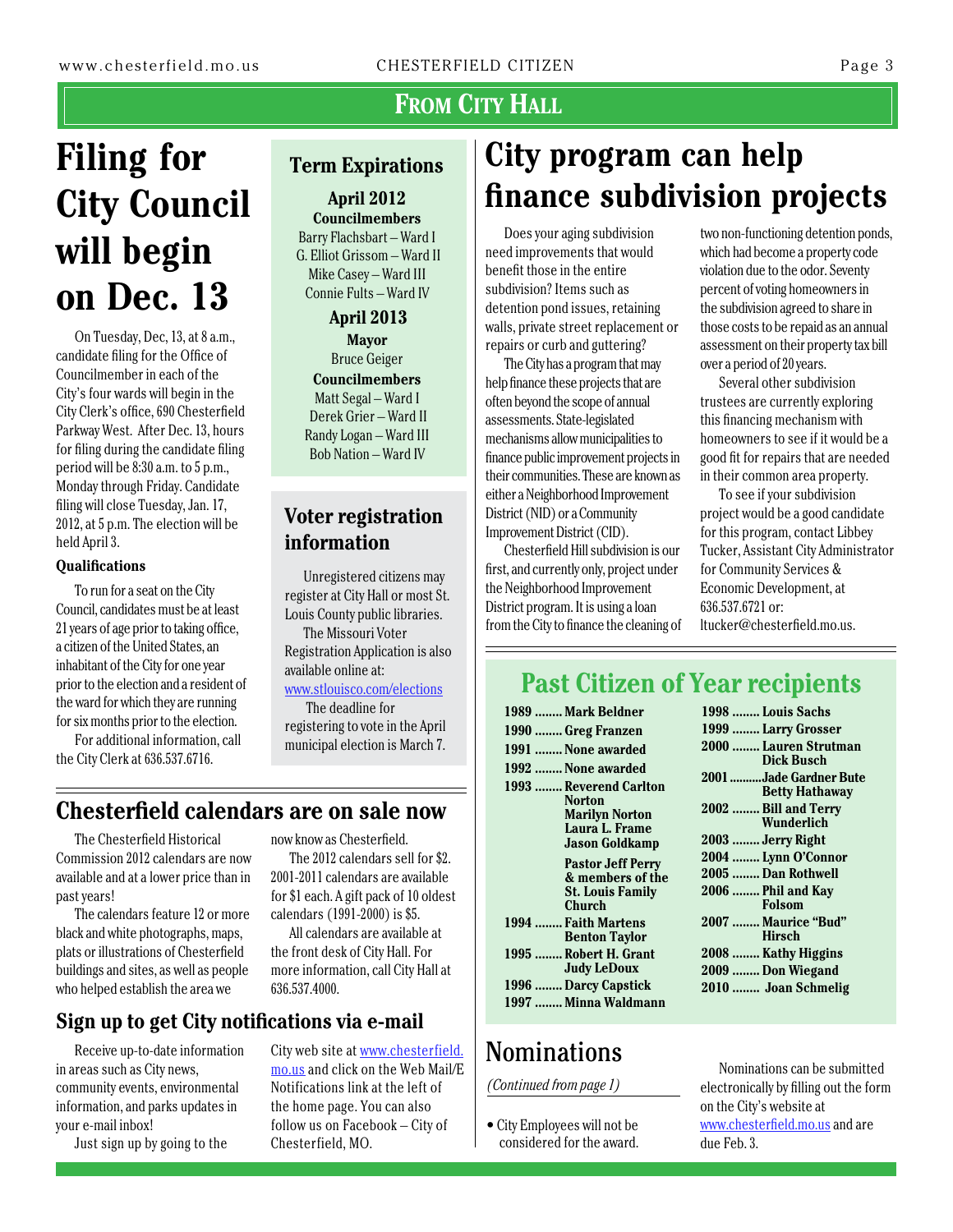Recycling

comes

e<sub>®</sub>com

# AARP Driver Safety course set Jan. 11

The Chesterfield Police Department proudly announces a cooperative effort with the American Association of Retired Persons (AARP) in providing the "AARP Driver Safety Program" driver safety course.

**Jan. 11 9 a.m.-1 p.m. Reservations 636.537.6769**

The four-hour Safety course course reviews the rules of the road with an emphasis on defensive driving practices. It is taught in a

single morning session and does not involve a test. Fees are \$12 for AARP members, \$14 for others.

Course graduates may check with their auto insurance carriers to see if discounts are available.

The course will be held on Wednesday Jan. 11, 9 a.m.-1 p.m. at the City Hall. Reservations are required.

For further information or to reserve a seat, please contact Officer Paul Powers at 636.537.6769 or via e-mail at:

ppowers@chesterfield.mo.us.

# Recycling

#### *(Continued from page 1)*

placed in the same container. For further details about recycling, the campaign, what you can and cannot recycle visit:

#### [www.RecyclingBecomesMe.com](http://www.RecyclingBecomesMe.com)

Over the next several months and into next year, residents will encounter the campaign around the county through radio and community newspaper advertisements, at various events, as well as online. You might even get recognized for showing great recycling behavior!

#### **Police Citizen Committees**

### Holidays bring recycling opportunities

Help the "Recycling Becomes Me" endeavor and make an effort to recycle paper gift wrappings, paper gift bags and boxes, greeting cards, catalogs and cardboard, along with plastics  $#1-#7$  (no  $#6$ ), and so much more in your curbside recycle bin.

This will help to achieve the

City and County's goal of increasing recycling numbers in 2012! For more information go to: [www.recyclingbecomesme.com](http://www.recyclingbecomesme.com)

Also recycle batteries and light bulbs locally during the winter holidays at Batteries Plus in the Chesterfield Valley.



*Mayor Bruce Geiger with*  Chesterfield **Citizens** Committee for the Environment *co-chairs Ken Denson and Darcy Capstick and honorees, from left, Sarah Booth, Mariel McMindes, Nicole Moore, and Lauren Schumacher.*

# Four Girl Scouts welcomed to Stellar Green Youth Team

Mayor Bruce Geiger and the Chesterfield Citizens Committee for the Environment recognized four Girl Scouts from West Middle Troop #2534 at the Nov. 7 City Council meeting as new members of the Stellar Green Youth Team.

This program recognizes youths who volunteer at three Citysponsored environmental events

over the course of two years. Forty five youth have been recognized to date.

Those recognized by Mayor Geiger are Sarah Booth, Nicole Moore, Mariel McMindes, and Lauren Schumacher. Their co-leaders are Meredith McMindes and Diana Schumacher. These individuals, along with the rest of the troop, are working with Parks

staff to design and plant a butterfly garden in Eberwein Park as part of their Silver Award Scout project.

Mayor Geiger also presented a proclamation to Katie Zufall, Community Development Manager of the Girl Scout Council of Eastern Missouri headquarters, in recognition of the 100-year anniversary of Girl Scouts.

#### Chesterfield remains state's only Certified Wildlife Habitat community

The City of Chesterfield is the only community in the state of Missouri and one of fewer than 75 communities in the United States that carries this certification!

The Chesterfield Citizens Committee for the Environment (CCE) initiated registration with the

National Wildlife Federation in 2001, and after several years of hard work, the City was named a Community Wildlife Habitat™ Community by the [National Wildlife Federation](http://www.nwf.org/) in 2005.

A Community Wildlife Habitat is a community that provides habitat for wildlife throughout the community –

in backyards, on school grounds and in public areas such as parks, community gardens, places of worship and businesses. It is a place where the residents provide habitat for wildlife by providing the four basic elements that all wildlife need: food, water, cover and places to raise young.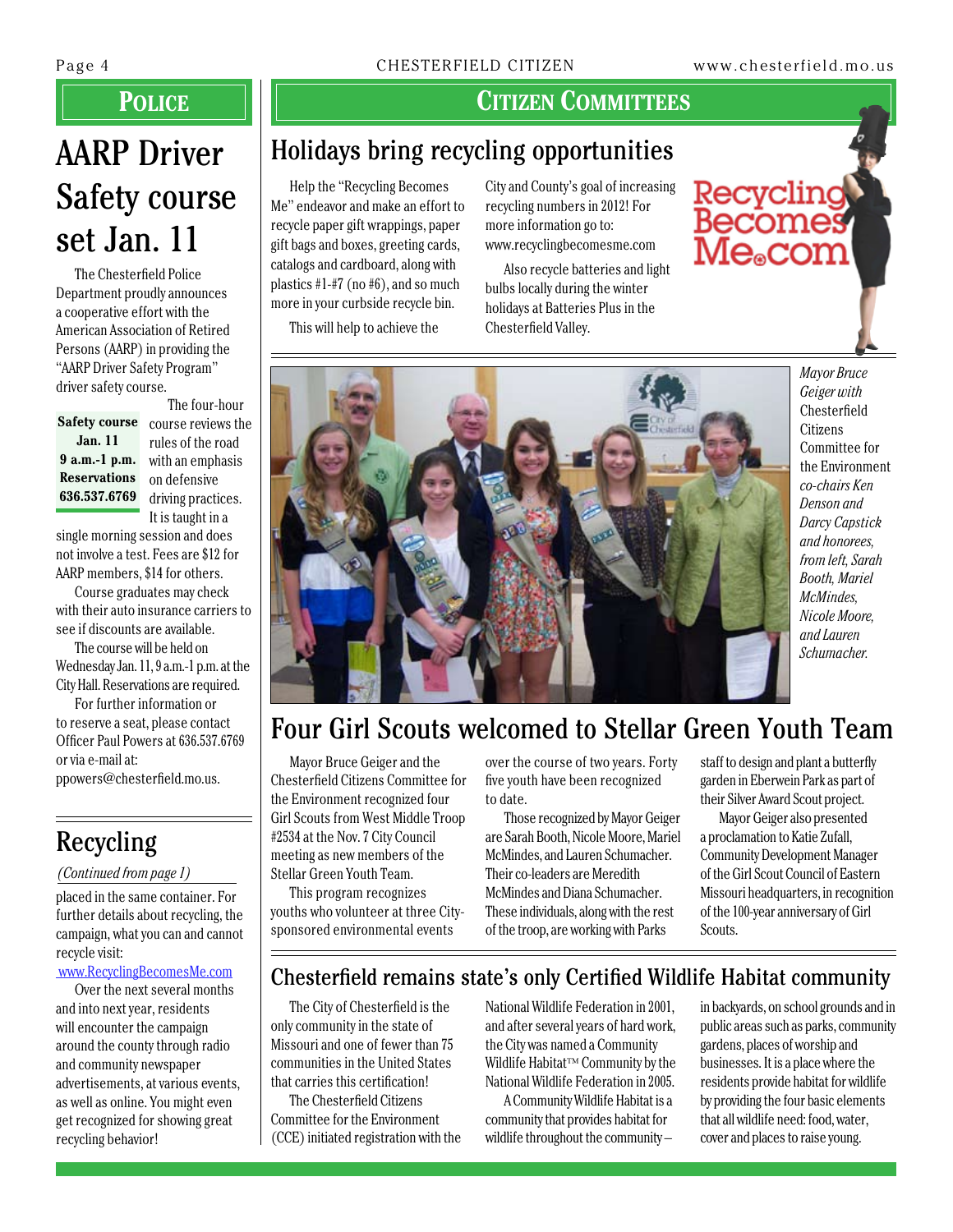#### **PLANNING & PUBLIC WORKS**



#### Tips for clearing snow from driveway entrances

Clearing snow from the street frequently results in blockage of driveways that you've worked hard to clear.

Many times during a snow event, a snowplow truck will go by and fill in the end of a freshly cleared private driveway with snow from the roadway. Officials know that this can be very frustrating, but snow must be plowed from the centerline of the street to the curb, and City crews are unable to remove snow windrows from

over 16,000 private driveways in Chesterfield.

To help reduce the size of the windrow of snow across your driveway, you can clear an area of the street gutter 10 to 15 feet in advance of your driveway. In doing this, you create a "pocket" for the snow to drop off before the plow reaches your driveway. Please be extremely careful when working next to the roadway, especially when snowplowing operations are in progress.

#### **Watch where you park when the snow falls**

When those snowflakes start falling, watch where you park!

Certain Chesterfield streets identified by signs are designated snow routes. City ordinances prohibit parking on these routes during snowfalls of two inches or more. Parking that obstructs emergency snow removal equipment is prohibited on all streets during any snow event.

If a car is on the street, it can be ticketed and/or towed. Plus, if snow plows have to go around a car, the vehicle may be buried by an icy mound of packed snow. Parking can resume once the street has been cleared curb to curb.



### **Parks & Recreation**

#### **Amphitheater**

Chesterfield Amphitheater features lush landscaping, beautifully designed terraces, and state-of-the-art technology that provides fabulous acoustics.

It is ideal for events ranging from concerts, to graduations, weddings, or corporate gatherings.

For questions regarding availability for bookings, contact the Parks and Recreation Department, 636.812.9500 or visit:

#### www.chesterfieldamphitheater.com

#### **Dog tags on sale Dec. 5**

Drop by City Hall and pick up 2012 dog tags so that your favorite family member will not miss going to Eberwein Dog Park in January. The fee is \$30.

The park is for Chesterfield residents only, and each dog must wear a dog park tag. To register a dog, bring proof of residency, documentation that the dog has been spayed or neutered, and rabies and Bordetella records.

For more information, visit www.chesterfield.mo.us/ eberweindogpark.html

#### **Aquatic Center pass special**

Chesterfield Parks and Recreation Department is offering an early bird special for its 2012 Aquatic Center season passes, starting Jan. 3. Receive 10% off the general or resident rate for a family of four by purchasing a season pass before March 31. For more information call 636.812.9500 or visit www.chesterfield.mo.us

#### **Pavilion rental**

Starting Jan. 3, reservation permits for the use of the pavilion in Central Park may be obtained at City Hall. The pavilion is available seven days a week from 9 a.m. to dusk, April 1 to Oct. 31. For more information call 636.812.9500 or visit: www.chesterfield.mo.us

### Survey suggests City has too many Ash trees near streets

The City of Chesterfield recently completed an inventory of all the trees between sidewalks and the street. The results of the inventory showed that ash species made up more than 36% of the City's street trees.

Professionals recommend that a healthy urban forest should contain no more than 10% of a single species. Many of these ash trees are dead or declining due to symptoms brought on by overpopulation, and they now require removal. Dead and declining ash trees are a hazard, and they can also be an attractant to the Emerald Ash Borer, an invasive insect pest.

The Emerald Ash Borer has devastated ash species in other midwestern and eastern states, and it was first discovered in Missouri

in Wayne County three years ago. That area has been quarantined, and it is now prohibited to move ash wood into or out of the county. The USDA, Missouri Department of Conservation, Missouri Department of Agriculture, and Missouri Department of Natural Resources have been working to monitor the population, and thus far have not discovered any insects outside of the quarantine area. However, the City is taking a pro-active approach and is removing some of the dead or declining ash trees to reduce the potential for an infestation and to protect healthy ash trees from possible damage.

The City applied for and was awarded a Tree Resource Improvement and Maintenance grant (T.R.I.M) from the Missouri

Department of Conservation to assist in the removal of dead and declining ash trees. If you believe that you have an ash tree that is dead or declining and is located in the right-of-way area between the sidewalk and the street and you would like it to be inspected for removal, call the city at 636.537.4000. Please be aware that the city only removes trees that are dead or declining past the point where remedial steps can be taken to save the tree.

If you have space for a new tree, the Residential Street Tree Planting Program assists homeowners in planting street trees.

Information can be found at [www.chesterfield.](http://www.chesterfield.mo.us/residential-street-tree.html)mo.us, under the Residents menu, or program materials can be picked up at City Hall.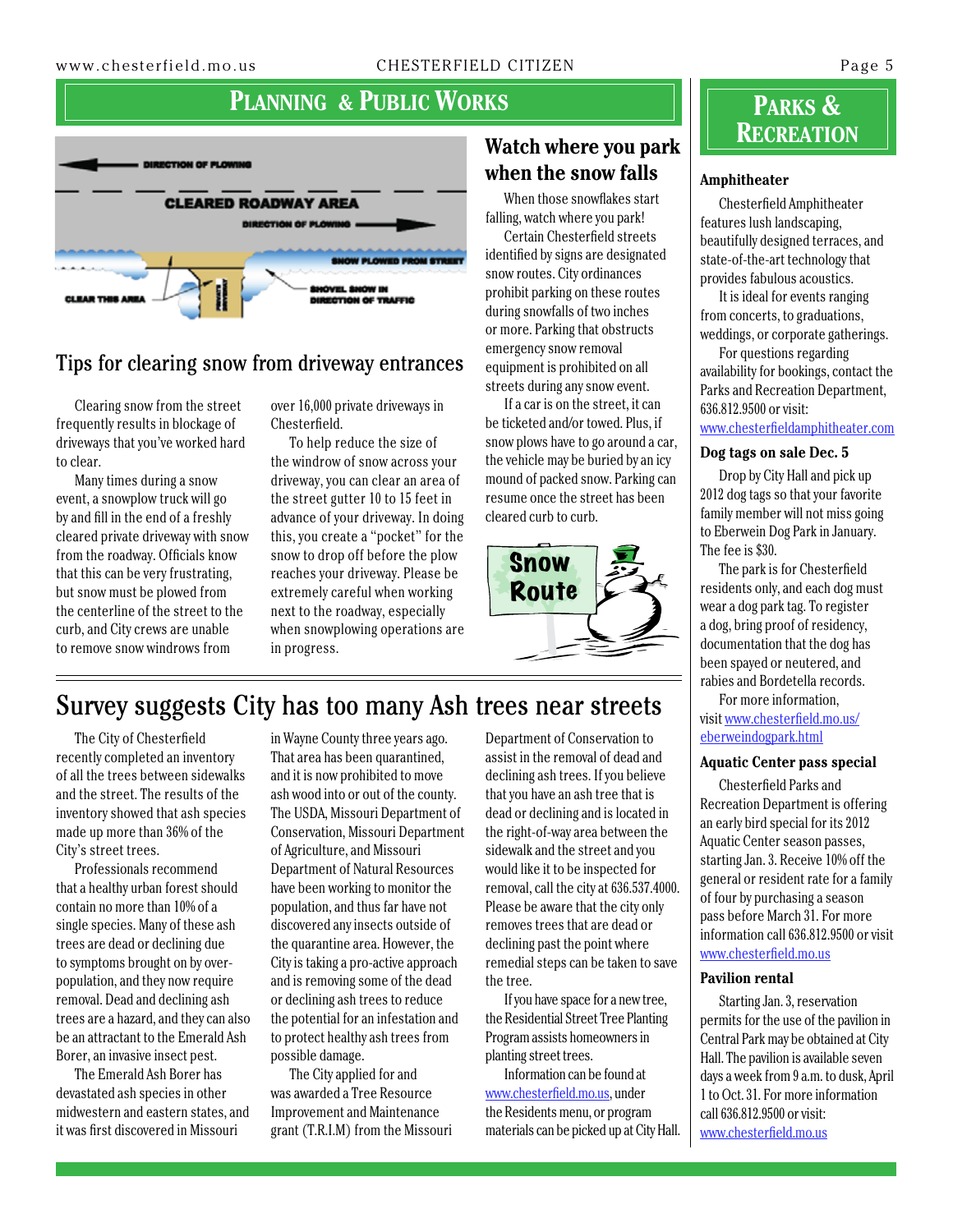#### **Community Organizations**

# Chesterfield Arts continues tradition with Nutcracker

A holiday tradition continues Sunday, Dec. 18, as Chesterfield Arts presents The Nutcracker, with a narrative performance by Alexandra Ballet.

| The               |  |  |  |  |  |
|-------------------|--|--|--|--|--|
| <b>Nutcracker</b> |  |  |  |  |  |
| Sundav            |  |  |  |  |  |
| Dec. 18           |  |  |  |  |  |
| 2 & 6 p.m.        |  |  |  |  |  |

Peformances are at 2 and 6 p.m. at The Purser Center located at Logan College of Chiropractic. The talented students of Alexandra Ballet will be joined by professional dancers to present this one-hour holiday

extravaganza about an enchanting young girl, Clara (Zoe Malinski), who receives a magical gift from Godfather Drosselmeyer (Tony Award-winning Lara Teeter) on Christmas Eve. The ensemble includes:

The Nutcracker (Ravi Shastri), Sugarplum Fairy (Jasmine Smith), Snow Queen (Sarah



Elizabeth Agan) and Snow Cavalier (Elisha Malinski). Once again the production will be narrated by Anne-Marie Ruhlin.

Tickets are adults \$15, children (12 & under) \$10 and may be purchased online at [www.](http://www.chesterfieldarts.org) [chesterfieldarts.org](http://www.chesterfieldarts.org) or by calling 636.519.1955.

### Artists Trunk Show offers holiday gifts

Looking for a gift for a family member or friend? Consider shopping at the first Artist Trunk Show at Chesterfield Arts, 444 Chesterfield Center.

More than 17 artists will be offering a wide range of gift items from jewelry and sculpture to wall hangings, photographs, accessories and more.

Sale hours: Dec. 9 – 6-8 p.m.; Dec. 10  $-10$  a.m.-4 p.m.; Dec.  $16 - 4 - 8$  p.m.; Dec. 17 –10 a.m.-4 p.m.

For more information call Chesterfield Arts at 636.519.1955 or visit [www.chesterfieldarts.org.](http://www.chesterfieldarts.org)

*Handmade scarves and unique pottery pieces are among the items at the Chesterfield Arts Artist Trunk Show.*







# Save the date for Chamber's 21st annual Business EXPO March 8

*Be the first in line at the 21st Annual Business EXPO and Showcase presented by the Chesterfield Chamber of Commerce.*

Over 80 businesses and organizations will participate in showcasing their products and services at the Doubletree Hotel and Conference Center.

Attendees will have the opportunity to discover new and important information about the area businesses through product demonstrations and personal

#### St. Louis Civic Orchestra sets next two concerts

**Dec. 10:** Holiday Favorites and Prokofiev's "Peter and the Wolf" narrated by Judge Stephen N. Limbaugh, Jr. and featuring the Kramer's Marionettes.

**Feb. 18:** Love is in the Air, featuring Shadow Catcher by Ewazen and Dvorak's Symphony No 9.

contact with industry professionals as well as receiving up-to-date news from local organizations and menu samples from favorite restaurants.

The EXPO is a perfect place to meet potential clients in a faceto-face environment without the hassle of phone tag, or re-connect with clients from the past. The EXPO is free and open to the public!

For exhibitor or general information, call the Chamber at 636.532.3399 or visit: chesterfieldmochamber.com

All concerts are presented at the William D. Purser Center at Logan College, 1851 Schoettler Rd., Chesterfield. Concerts begin at 8 p.m. Tickets are available online at

[www.stlouiscivicorchestra.org](http://www.stlouiscivicorchestra.org) or at the door. Adults \$12, seniors \$7, students \$7.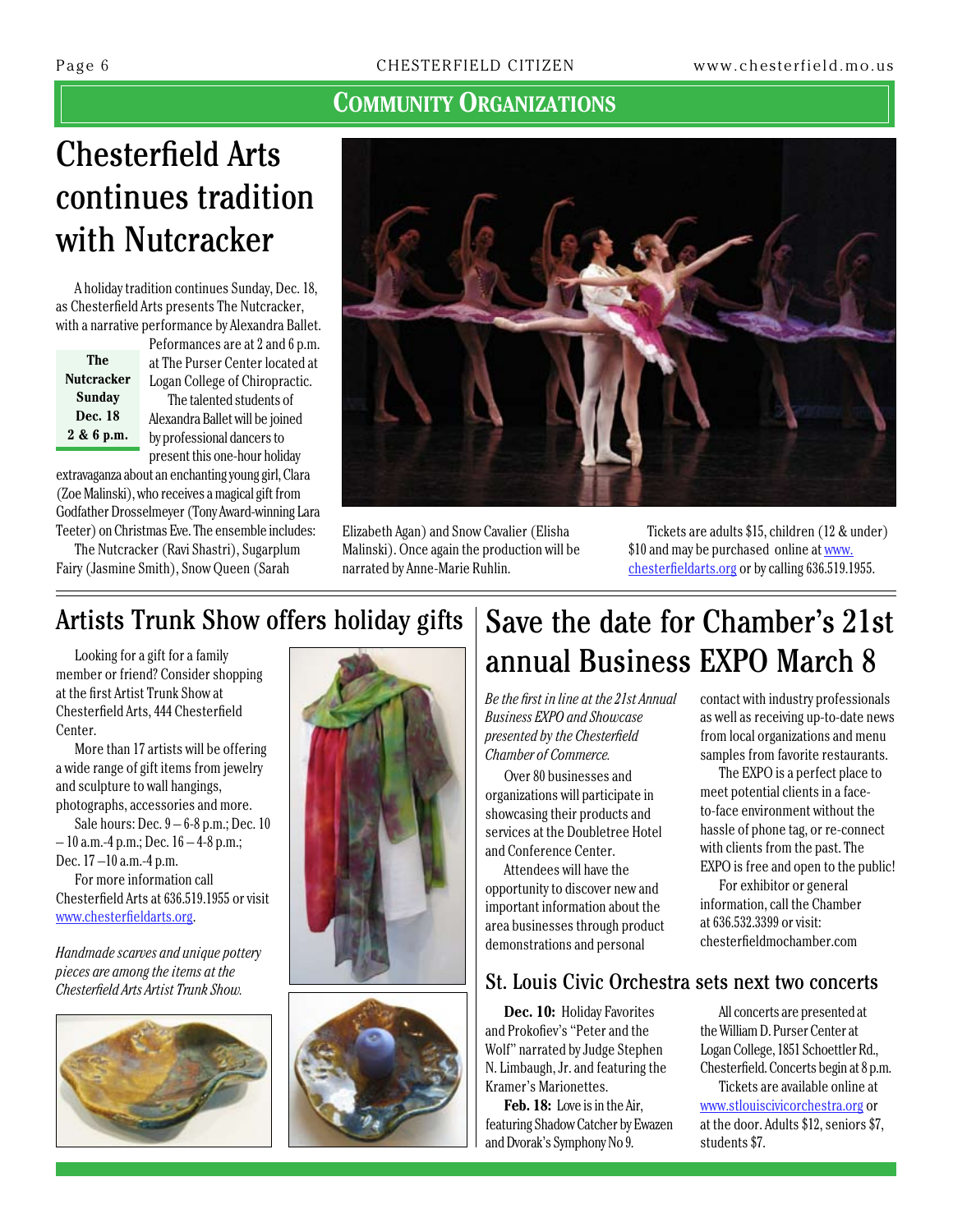#### **Community Organizations**

# *Butterfly House invitation: Go spy a kite!*

*'Snow in Tropics' exhibit features a thousand Paper Kite butterflies* 

The Paper Kite, one of the most delightful butterflies at the Sophia M. Sachs Butterfly

**'Snow in Tropics' Dec. 1-31 9 a.m.-4 p.m.**

House, conjures visions of gently floating snowflakes amid the greenery of the indoor tropical conservatory. Throughout the month of December, their numbers will snowball to well over 1,000

butterflies in flight! Witness this magical Snow in the Tropics, Dec. 1-31 from 9 a.m. to 4 p.m., Tuesdays through Sundays (closed Mondays). The event is included with Butterfly House admission.

Paper Kite butterflies (Idea leuconoe) are native to Southeast Asia. These large, showy animals are known for their unhurried flight and wings of white with distinctive black markings. Paper Kites are also flower lovers, feeding off sugar-rich nectar.

Normally, the Butterfly House is home to about 200 Paper Kites. The lush, 85-degree indoor conservatory will be resplendent with the addition of dozens of white orchids, contrasting with the reds and greens of the tropical foliage, trees and other flowers surrounding the scene. Bring a hand-held camera to capture a perfect family holiday photo! (Please, no tripods, monopods or external flash equipment.)

As an added gift, visitors will also get to see a rare display of Paper Kite chrysalides.

"The chrysalis of this butterfly is one of the more striking, with bright yellow or gold backgrounds and black spots or markings – people often wonder if they are real," said Mark Deering, interim director of the Butterfly House. "We typically hang these chrysalides in our behind-the-scenes butterfly laboratory, but during December we are dedicating a special area for visitors to see a collection of these ornamental wonders."

Children can enjoy butterflyand winter-themed crafts on

Saturday, Dec. 3, 10 and 17 from 10 a.m. to 12:30 p.m. Stop by the Lopata Learning Lab to create a shiny, glittery gift.

The Butterfly House is located at 15193 Olive Blvd. at Faust Park. Admission is \$6 for adults, \$4.50 for seniors (ages 65 and over), and \$4 for children (ages 3 to 12). Children ages 2 and under and Missouri Botanical Garden members are free. The Butterfly House is closed on Mondays and on Christmas Day.

For more information, visit www.

butterflyhouse. org or call 636.530.0076.

Hockey, skating events highlight busy schedule at Hardee's Iceplex

Hardee's IcePlex will be a busy place the next few months with hockey and tournaments, figure skating, speedskating and the popular Winter Festival.

Fun things to do include a Skate with Santa and Holiday Ice Show Sunday, Dec. 4, free children's skate lessons during Winter Festival Dec. 28-30, and the nearly 60-team Arctic Blast tournament (Jan. 13-16).

Hardee's IcePlex and its three ice sheets are expected to generate millions of dollars to local businesses over the next few months because of the several



hundred thousands of visitors to the facility. Recognized in 2008 as the Spirit of Chesterfield award-winner by the Chesterfield Chamber, the

many events at the IcePlex bring business to hotels, restaurants, and multiple shopping locations.

For more information about the IcePlex, visit www.HardeesIcePlex. com, email Eric Finch at Eric@HardeesIcePlex.com or call 636.537.4200.